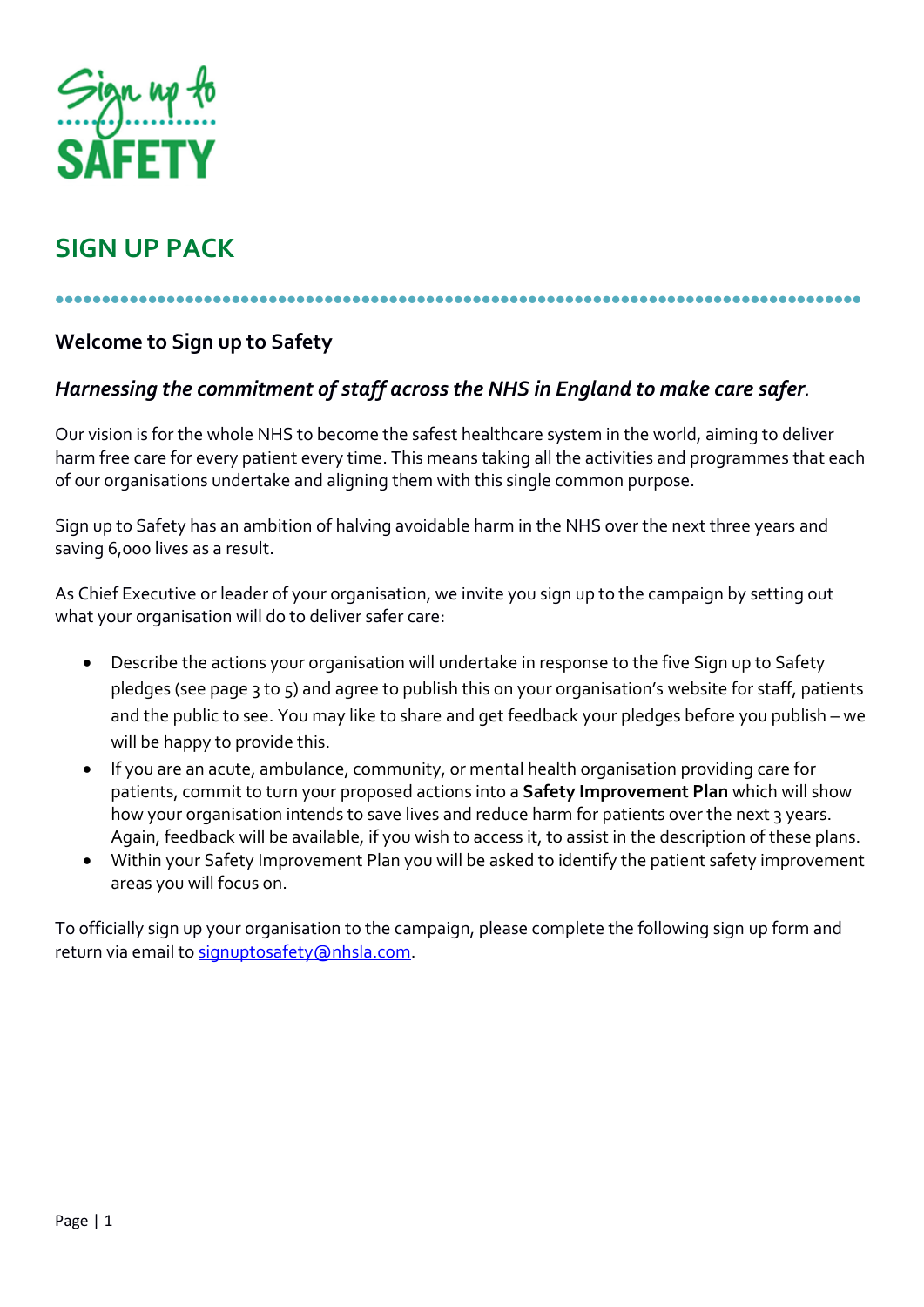

## **SIGN UP FORM**

**Organisation name:** 

**Dr Uddin, Dr Anwar & Dr Munawar (P82626), Halliwell Surgery, Lindfield Drive, Bolton, BL1 3RG**

In signing up, we commit to strengthening our patient safety by:

- Describing the actions (on the following pages) we will undertake in response to the five campaign pledges
- Committing to turn these actions into a Safety Improvement Plan which will show how our organisation intends to save lives and reduce harm for patients over the next three years (acute, ambulance, community, mental health providers only)
- Identify the patient safety improvement areas we will focus on
- Engage our local community, patients and staff to ensure that the focus of our work reflects what is important to our community
- Make public our commitments and plans.

#### **Chief Executive or organisation leadership sponsor:**

| Dr S. Uddin (Lead GP Partner) |           | 29 December 2017 |
|-------------------------------|-----------|------------------|
| Name                          | Signature | Date             |

#### **Please tell who will be the key contact in your organisation for Sign up to Safety:**

| Title: Mrs                      |  | First name: | Aimee                   | Last name: | Hilton |
|---------------------------------|--|-------------|-------------------------|------------|--------|
| aimee.hilton1@nhs.net<br>Email: |  | Job title:  | <b>Practice Manager</b> |            |        |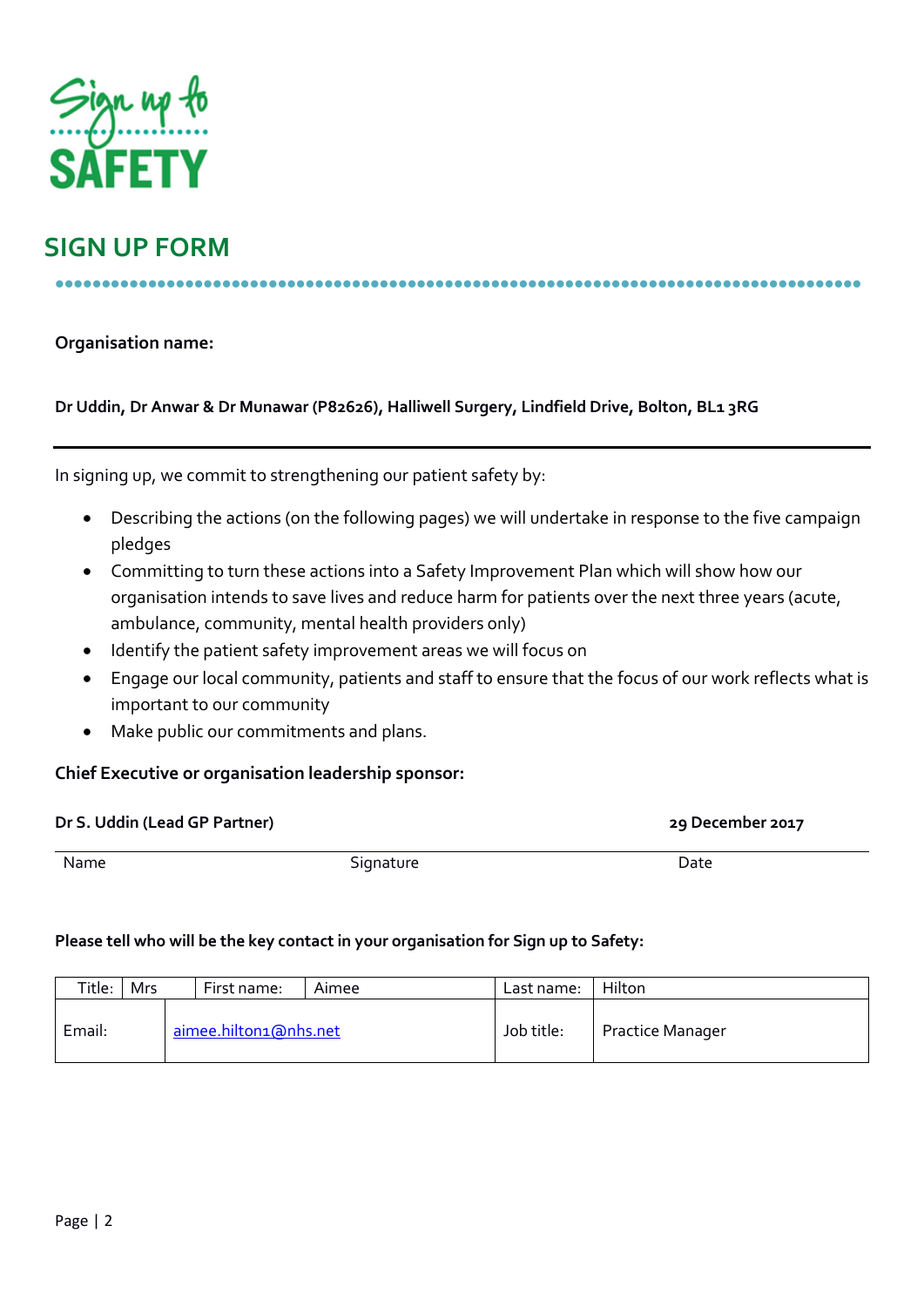

### **The five Sign up to Safety pledges**

**1. Putting safety first.** Commit to reduce avoidable harm in the NHS by half and make public our locally developed goals and plans

 We are signed up to the Bolton Clinical Commissioning (CCG) Bolton Quality Contract and we work with our primary care colleagues and the CCG to improve patient safety. One of the standards within the contract is Patient Safety and this standard aims to support us to create asafe, effective, caring, responsive and well led practice.

**2. Continually learning**. Make our organisation more resilient to risks, by acting on the feedback from patients and staff and by constantly measuring and monitoring how safe our services are

- We will continue to report any significant events or incidents to the Bolton CCG so that they can investigate any incidents, understand learning from incidents and also detect themes and trends in relation to their commissioned services and primary care.
- We will hold quarterly significant event meetings in the practice to discuss any events and how we can learn from these (What went well? What could be done better?)
- We will attend the annual Bolton CCG Patient Safety Event to share incidents and learnings with our primary care colleagues.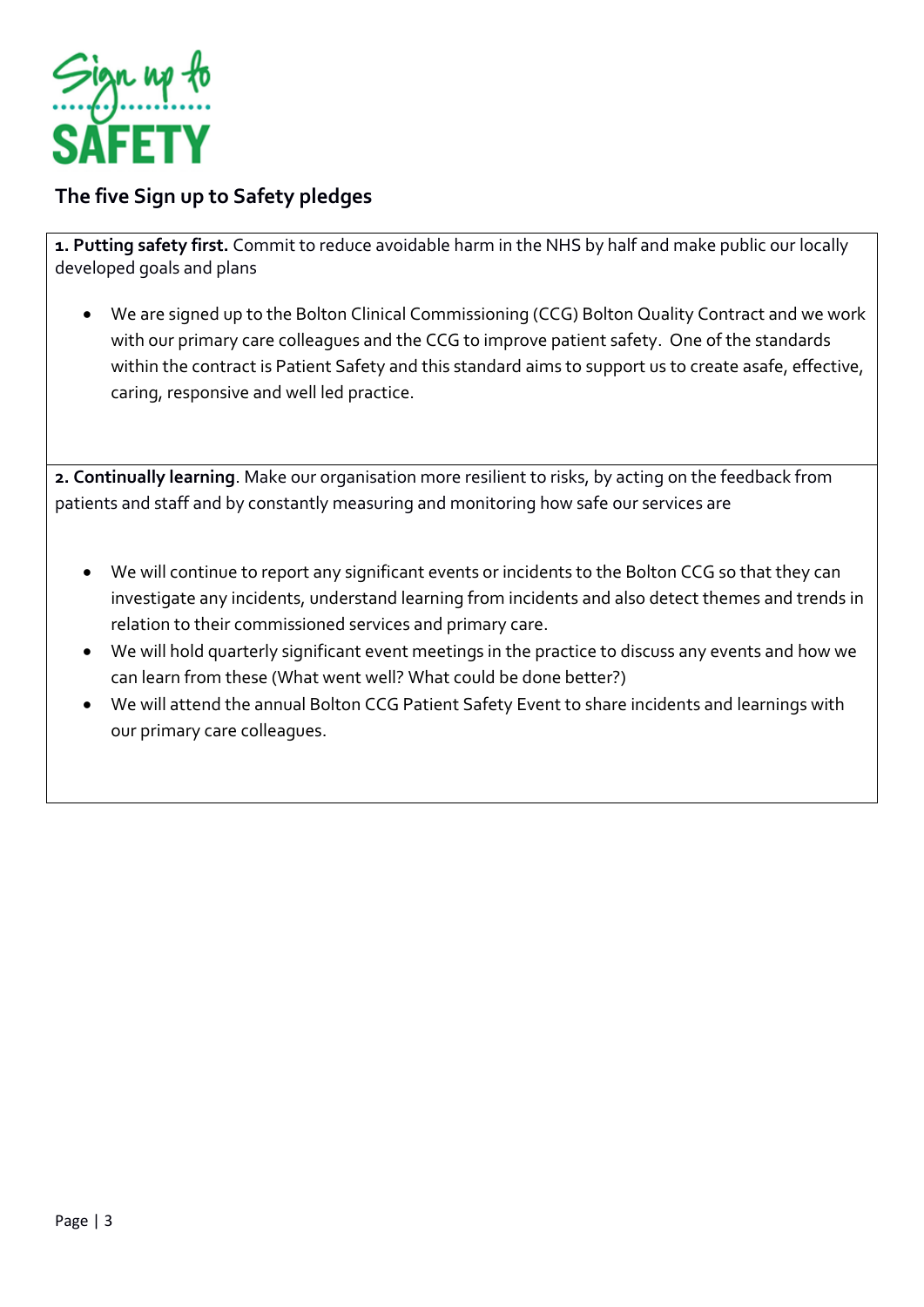

**3. Being honest.** Be transparent with people about our progress to tackle patient safety issues and support staff to be candid with patients and their families if something goes wrong

- We will follow our practice procedures and policies about being open and duty of candour.
- We follow an open and honest approach with our patients (and their carers, where necessary), in order to provide the best patient care.

**4. Collaborating**. Take a lead role in supporting local collaborative learning, so that improvements are made across all of the local services that patients use

- We will attend the annual Bolton CCG Patient Safety event to share our learnings with other practices and organisations.
- We will continue to report any incidents via the Bolton CCG Incident Reporting Tool to share our learnings to the CCG, other practices and other commissioned providers.
- We will include clinical and administrative/reception members of staff in our quarterly significant event meetings to share learnings across a spectrum of staff with different experiences and knowledge.
- We will attend the GP Clinical Lead Meetings held monthly and share the discussions in our practice team.
- We will attend the Practice Managers Discussion Forum held monthly and share the discussions in our practice team.